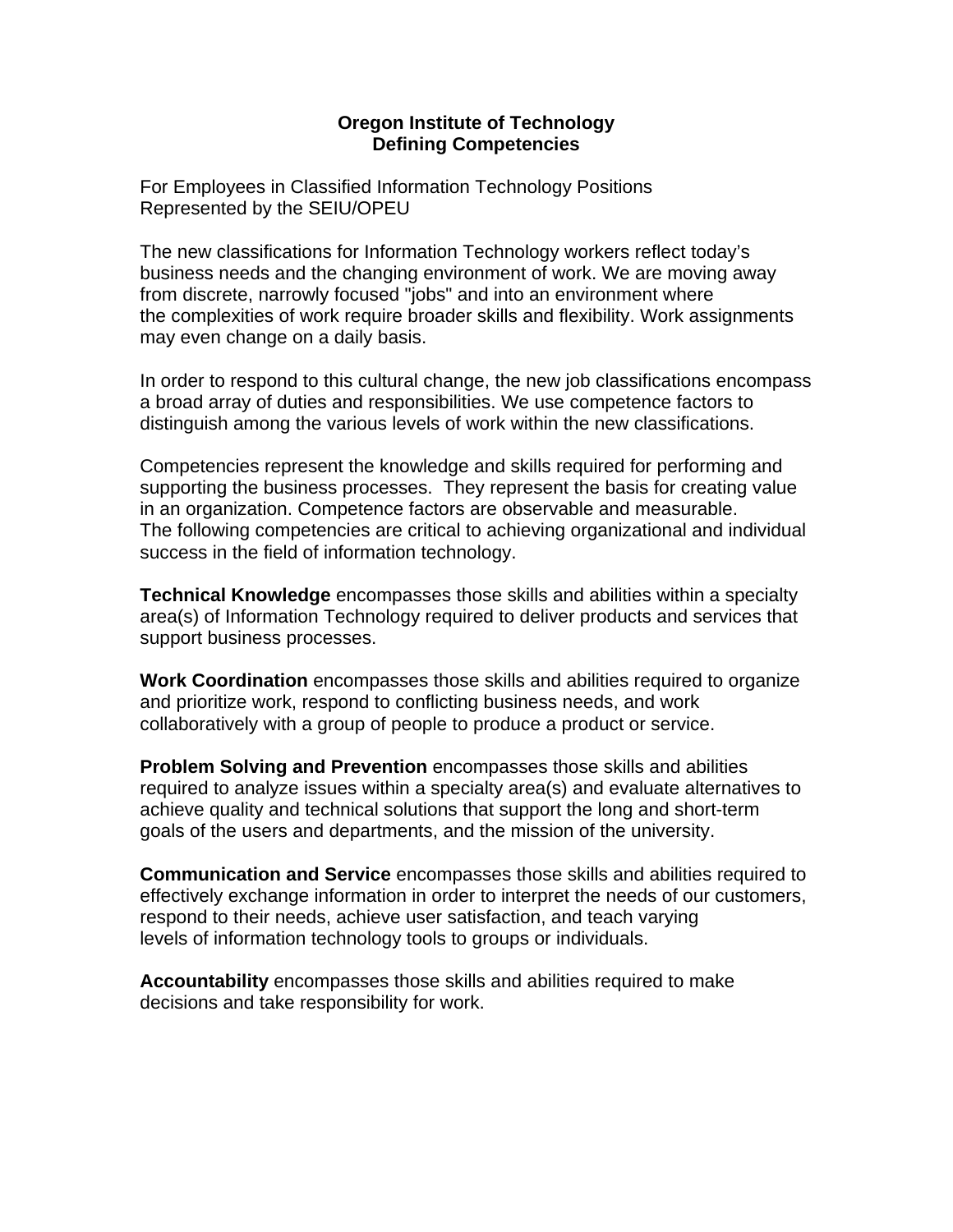## **COMPETENCY LEVELS**

**Level 1** is designed for those who apply general knowledge to address common problems of a limited scope and/or contribute to group tasks. Typically works under direct supervision.

**Level 2** includes those positions requiring proficiency to work somewhat independently. They apply broad knowledge to standard and nonstandard technical applications to solve a wide range of problems and accomplish tasks. This is a journey level position.

**Level 3** requires more in-depth and comprehensive knowledge in their field(s). They work independently and may consistently resolve the most complex work assignments or problems. They may use advanced communication and leadership skills to coordinate and plan projects. They are distinguished from Level 2 by the broadest possible scope of work and impact of their decisions.

The tables below provide *examples* of typical skills and behaviors that characterize three levels of competence. Users of the system should view the levels as additive. That is, level two is also expected to demonstrate the skill set profile of level one; level three is also expected to have the skill sets of levels one and two.

| <b>Areas of</b>                                                                           |                |                                                                     |                    |                                                                      |         |                                                                       |
|-------------------------------------------------------------------------------------------|----------------|---------------------------------------------------------------------|--------------------|----------------------------------------------------------------------|---------|-----------------------------------------------------------------------|
| <b>Competence</b>                                                                         | Level 1        |                                                                     | Level <sub>2</sub> |                                                                      | Level 3 |                                                                       |
| <b>Technical</b><br>Knowledge                                                             | a.             | Uses general<br>knowledge of<br>technology                          | a.                 | Uses broad<br>knowledge of<br>technology,                            | a.      | Uses in-<br>depth/compre<br>hensive                                   |
| Encompasses those<br>skills and abilities<br>within a specialty                           |                | and standard<br>principles<br>within work                           |                    | including<br>areas beyond<br>basic                                   |         | knowledge of<br>specialty<br>area(s) to                               |
| area(s) of Information<br>Technology required<br>to deliver products<br>and services that |                | specialty<br>$area(s)$ to<br>work on a<br>limited<br>number of      | b.                 | technology<br>Is likely to<br>work on<br>multiple<br>platforms/net   |         | assume<br>responsibility<br>for a large<br>complex<br>system.         |
| support business<br>processes.                                                            |                | platforms or                                                        |                    | works                                                                | $b_{-}$ | <b>Uses</b>                                                           |
|                                                                                           | b.             | systems.<br>Competent<br>with standard                              | C.                 | Serves as a<br>technical<br>resource                                 |         | knowledge of<br>new<br>technology to                                  |
|                                                                                           | C <sub>1</sub> | tools<br>Supports and<br>operates<br>technology at<br>a basic level | d.                 | Familiar with<br>appropriate<br>technology<br>standards and<br>rules |         | estimate and<br>advise<br>concerning<br>the impact of<br>new services |
|                                                                                           |                |                                                                     |                    |                                                                      | C.      | May serve as<br>system<br>architect                                   |
|                                                                                           |                |                                                                     |                    |                                                                      |         |                                                                       |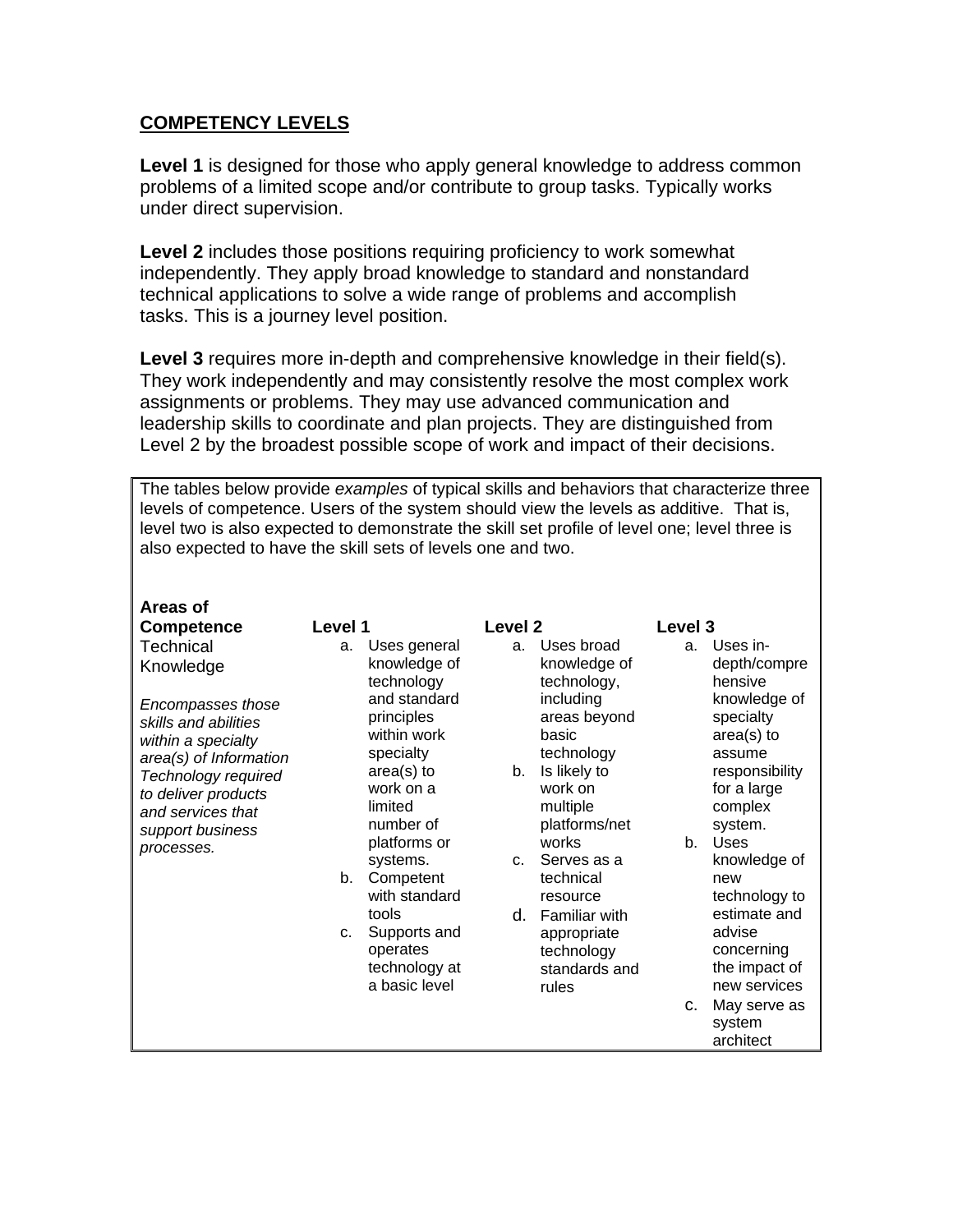| Areas of<br><b>Competence</b>                                                                                                                                                                                                                                  | Level 1                                                                                                                                                                                                                                                                                                    | Level <sub>2</sub>                                                                                                                                                                                                                                                                                                                                                                                         | Level 3                                                                                                                                                                                                                                                                                                                                                                                                                                                       |
|----------------------------------------------------------------------------------------------------------------------------------------------------------------------------------------------------------------------------------------------------------------|------------------------------------------------------------------------------------------------------------------------------------------------------------------------------------------------------------------------------------------------------------------------------------------------------------|------------------------------------------------------------------------------------------------------------------------------------------------------------------------------------------------------------------------------------------------------------------------------------------------------------------------------------------------------------------------------------------------------------|---------------------------------------------------------------------------------------------------------------------------------------------------------------------------------------------------------------------------------------------------------------------------------------------------------------------------------------------------------------------------------------------------------------------------------------------------------------|
| <b>Word Coordination</b><br>Encompasses those<br>skills and abilities<br>required to organize<br>and prioritize work,<br>respond to conflicting<br>business needs, and<br>work collaboratively<br>with a group of people<br>to produce a product<br>or service | Tasks are<br>a.<br>typically<br>assigned by a<br>supervisor<br>and/or follow<br>standard work<br>procedures<br>May prioritize<br>b.<br>own work<br>Performs<br>c.<br>routine or<br>scheduled<br>maintenance<br>Contributes<br>$d_{\cdot}$<br>as a team-<br>player to<br>accomplish<br>work<br>applications | Organizes<br>a.<br>and executes<br>multiple<br>projects/tasks<br>Re-prioritizes<br>b.<br>when new<br>issues arise.<br>to ensure a<br>timely<br>response<br>Organizes<br>C.<br>work flow<br>processes to<br>achieve<br>efficiency<br>Coordinates<br>d.<br>with others on<br>shared<br>projects<br>May fulfill<br>е.<br>different roles<br>within a team<br>f.<br>May<br>participate in<br>multiple<br>teams | Initiates,<br>a.<br>manages<br>and/or<br>coordinates<br>major or<br>complex<br>projects<br>Designs<br>b.<br>systems to<br>work together<br>$-$ integration<br>strategies and<br>methods<br>Engineers<br>c.<br>work<br>processes<br>Develops<br>d.<br>maintenance<br>plans for<br>specialty<br>area(s)<br>Gives<br>e.<br>direction to<br>team<br>members<br>f.<br>Leads<br>multiple team<br>efforts<br>Trains team<br>g.<br>members in<br>specialty<br>area(s) |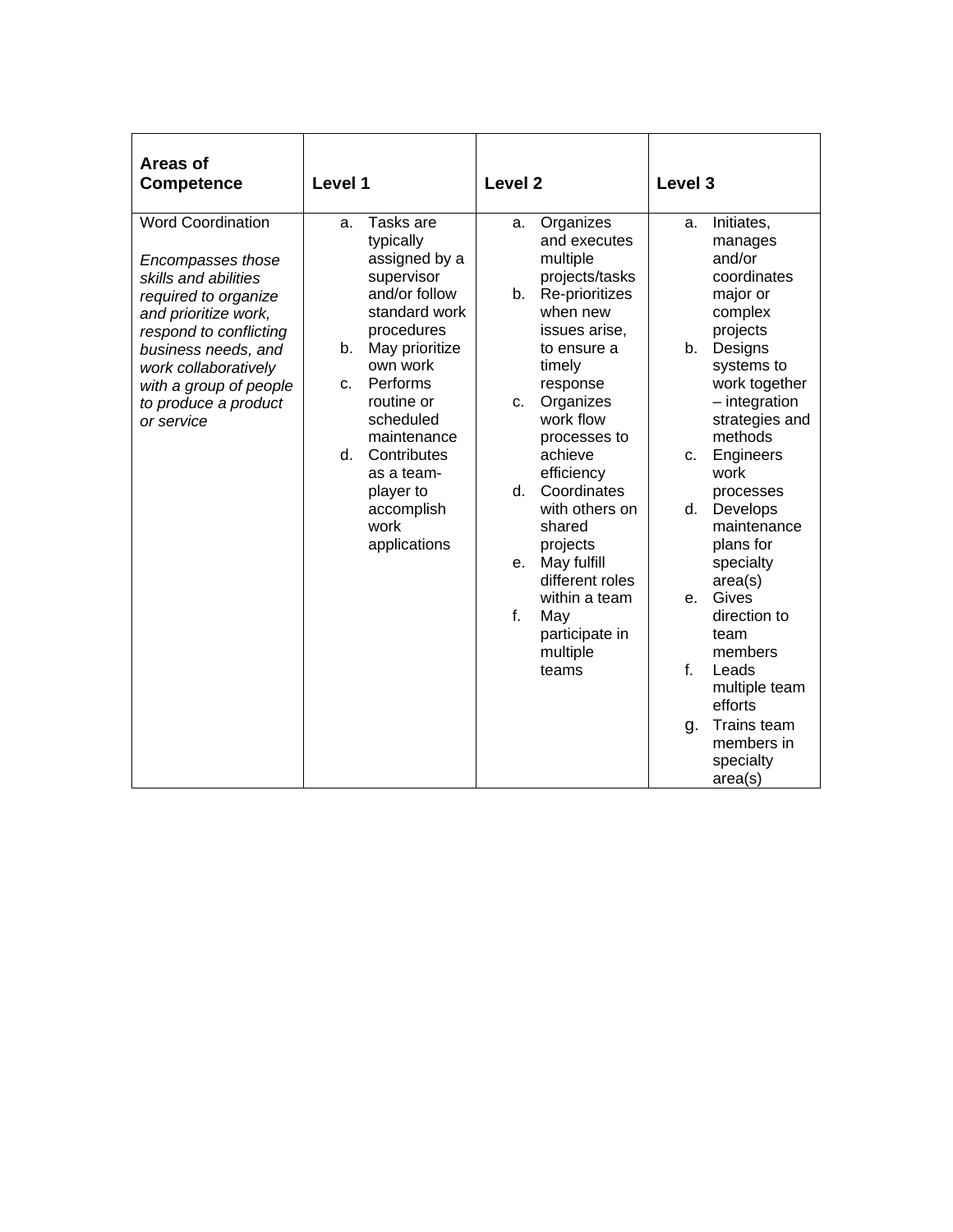| Areas of<br><b>Competence</b>                                                                                                                                                                                                                                                                                                                       | Level 1                                                                                                                                                                                                                                                                                                                                                                                                                                                                        | Level <sub>2</sub>                                                                                                                                                                                                                                                                                                                                                                                                                                                                                                                                                                                                                                                                                                                                                                                                                 | Level 3                                                                                                                                                                                                                                                                                                                                                                                                                                                                                                                                                                                                                                                                                                                                                                            |
|-----------------------------------------------------------------------------------------------------------------------------------------------------------------------------------------------------------------------------------------------------------------------------------------------------------------------------------------------------|--------------------------------------------------------------------------------------------------------------------------------------------------------------------------------------------------------------------------------------------------------------------------------------------------------------------------------------------------------------------------------------------------------------------------------------------------------------------------------|------------------------------------------------------------------------------------------------------------------------------------------------------------------------------------------------------------------------------------------------------------------------------------------------------------------------------------------------------------------------------------------------------------------------------------------------------------------------------------------------------------------------------------------------------------------------------------------------------------------------------------------------------------------------------------------------------------------------------------------------------------------------------------------------------------------------------------|------------------------------------------------------------------------------------------------------------------------------------------------------------------------------------------------------------------------------------------------------------------------------------------------------------------------------------------------------------------------------------------------------------------------------------------------------------------------------------------------------------------------------------------------------------------------------------------------------------------------------------------------------------------------------------------------------------------------------------------------------------------------------------|
| Problem Solving and<br>Prevention<br>Encompasses those<br>skills and abilities<br>required to analyze<br>issues within a<br>specialty area(s),<br>evaluate alternatives<br>to achieve quality<br>and technical<br>solutions that<br>support the long and<br>short-term needs of<br>users and<br>departments and the<br>mission of the<br>university | Recognizes,<br>а.<br>tracks, and<br>reports<br>problems<br>Performs<br>b.<br>basic<br>diagnostic<br>work<br><b>Resolves</b><br>c.<br>problems that<br>are narrow in<br>scope or<br>related to<br>simple,<br>routine<br>occurrences<br><b>Resolves</b><br>d.<br>problems by<br>explaining<br>how to use<br>product<br><b>Resolves</b><br>е.<br>problems with<br>guidance and<br>direction<br>$f_{\perp}$<br><b>Knows</b><br>where/when<br>to request<br>technical<br>assistance | Evaluates<br>a.<br>products new to<br>campus/depart<br>ment/unit<br>Assesses<br>b.<br>performance<br>issues of<br>current systems<br>or products<br>Assesses user<br>C.<br>requirements<br>and determines<br>best match with<br>technology<br>options<br>Diagnoses<br>d.<br>complex<br>problems<br>Resolves non-<br>е.<br>routine<br>problems that<br>affect an entire<br>work unit or<br>department<br>f.<br>Serves as a<br>resource to<br>others<br>Demonstrates<br>q.<br>strong<br>analytical skill.<br>Works<br>h.<br>effectively<br>under pressure<br>i.<br>Finds solutions<br>within limited<br>resources<br>j.<br>Serves as<br>project leader<br>for crises of<br>moderate<br>proportion<br>Finds, obtains,<br>k.<br>and uses<br>resources to<br>solve problems<br>I.<br>Works<br>independently<br>and is self-<br>directed | Analyzes<br>а.<br>performance<br>issues at a<br>campus or<br>department or<br>other large<br>scale<br>Assesses<br>b.<br>business<br>needs,<br>conducts<br>feasibility<br>studies and<br>develops<br>formal cost-<br>benefit<br>analysis for<br>new<br>acquisitions<br>Responsible<br>C.<br>for developing<br>proactive<br>approaches<br>Anticipates<br>d.<br>problems<br>Resolves the<br>е.<br>most difficult<br>problems or<br>those that<br>affect the<br>entire campus<br>system<br>f.<br>Serves as a<br>resource for<br>problems<br>affecting<br>multiple<br>systems/large<br>scale projects<br>Serves as<br>g.<br>project leader<br>for system<br>crises of<br>significant<br>proportions<br>Introduces<br>h.<br>new/creative<br>solutions<br>i.<br>Understands<br>the bigger |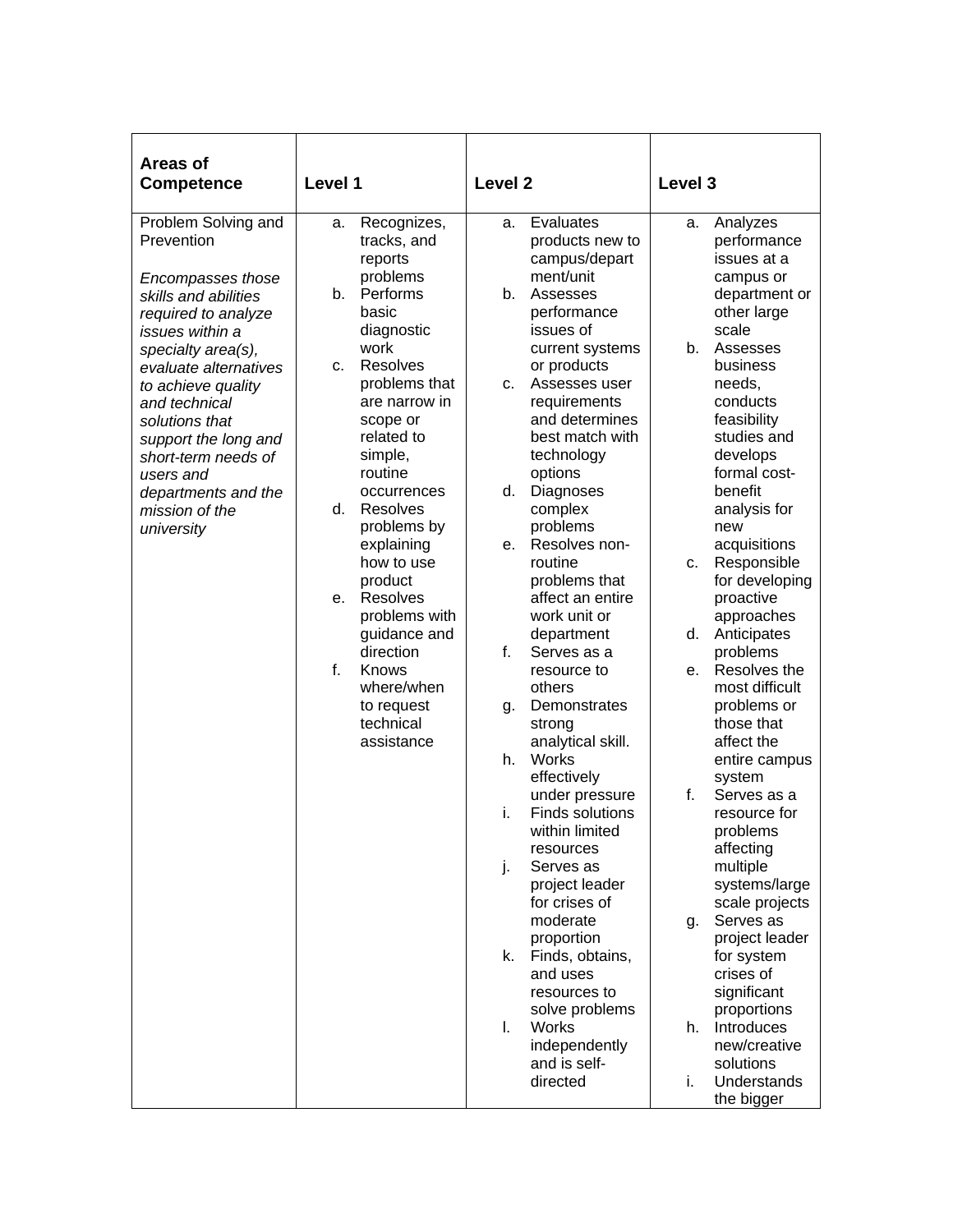|  | picture and<br>identifies                         |
|--|---------------------------------------------------|
|  | cross-<br>functional<br>integration<br>and system |
|  | impacts                                           |

| Areas of<br><b>Competence</b>                                                                                             | Level 1                                                                                                | Level <sub>2</sub>                                                                                        | Level 3                                                                                      |
|---------------------------------------------------------------------------------------------------------------------------|--------------------------------------------------------------------------------------------------------|-----------------------------------------------------------------------------------------------------------|----------------------------------------------------------------------------------------------|
| Communication &<br>Service<br>Encompasses those<br>skills and abilities<br>required to                                    | Communicates<br>a.<br>predominately<br>with individual<br>customers<br>and/or within<br>own work unit. | Communicates<br>a.<br>more broadly<br>across<br>disciplines<br>and outside of<br>work unit                | Communicates<br>a.<br>regularly<br>technical<br>issues with<br>administrators,<br>outside    |
| effectively exchange<br>information in order<br>to interpret the<br>needs of our<br>customers, respond<br>to their needs, | Asks<br>b.<br>questions or<br>requests more<br>information for<br>further<br>understanding             | Defuse difficult<br>b.<br>or complex<br>situations<br>Coordinates<br>C.<br>problems and<br>solutions with | agencies and<br>across<br>departments<br>and<br>organizations<br>Functions as a<br>b.        |
| achieve user<br>satisfaction, and<br>teach varying levels<br>of information<br>technology to<br>groups or                 | Routinely<br>c.<br>interacts with<br>vendors,<br>outside<br>agencies<br>Demonstrates<br>d.             | vendors,<br>outside<br>agencies<br>d.<br>Assesses<br>users skill<br>level and                             | consultant to<br>administrators<br>Makes formal<br>C.<br>presentations<br>to large<br>groups |
| individuals                                                                                                               | patience and<br>respect with<br>user<br><b>Establishes</b><br>е.<br>effective                          | communicates<br>appropriately<br>to users level<br>Ωf<br>understanding                                    | d.<br>Represents<br>department /<br>business unit<br>in external<br>meetings                 |
|                                                                                                                           | working<br>relationship<br>with user<br>f.<br>Follows up to<br>make sure that                          | <b>Translates</b><br>$e_{1}$<br>technical<br>information to<br>non-technical<br>people                    | Anticipates<br>е.<br>customer<br>needs and<br>develops<br>technical                          |
|                                                                                                                           | customer<br>expectations<br>have been met<br><b>Writes</b><br>g.                                       | f.<br>Writes reports<br>and<br>documentation<br>Interprets user<br>g.                                     | services to<br>meet their<br>needs<br>f<br>Establishes                                       |
|                                                                                                                           | documentation<br>of programs<br>Provides basic<br>h.<br>instruction to<br>individual                   | needs; guides<br>customer to<br>become self-<br>reliant<br>h.<br>Conducts                                 | standard for<br>customer<br>service or<br>system                                             |
|                                                                                                                           | users or small<br>groups                                                                               | formal training<br>sessions for<br>small or large<br>groups of                                            | reliability<br>Analyzes<br>g.<br>customer<br>satisfaction<br>h.<br>Formulates                |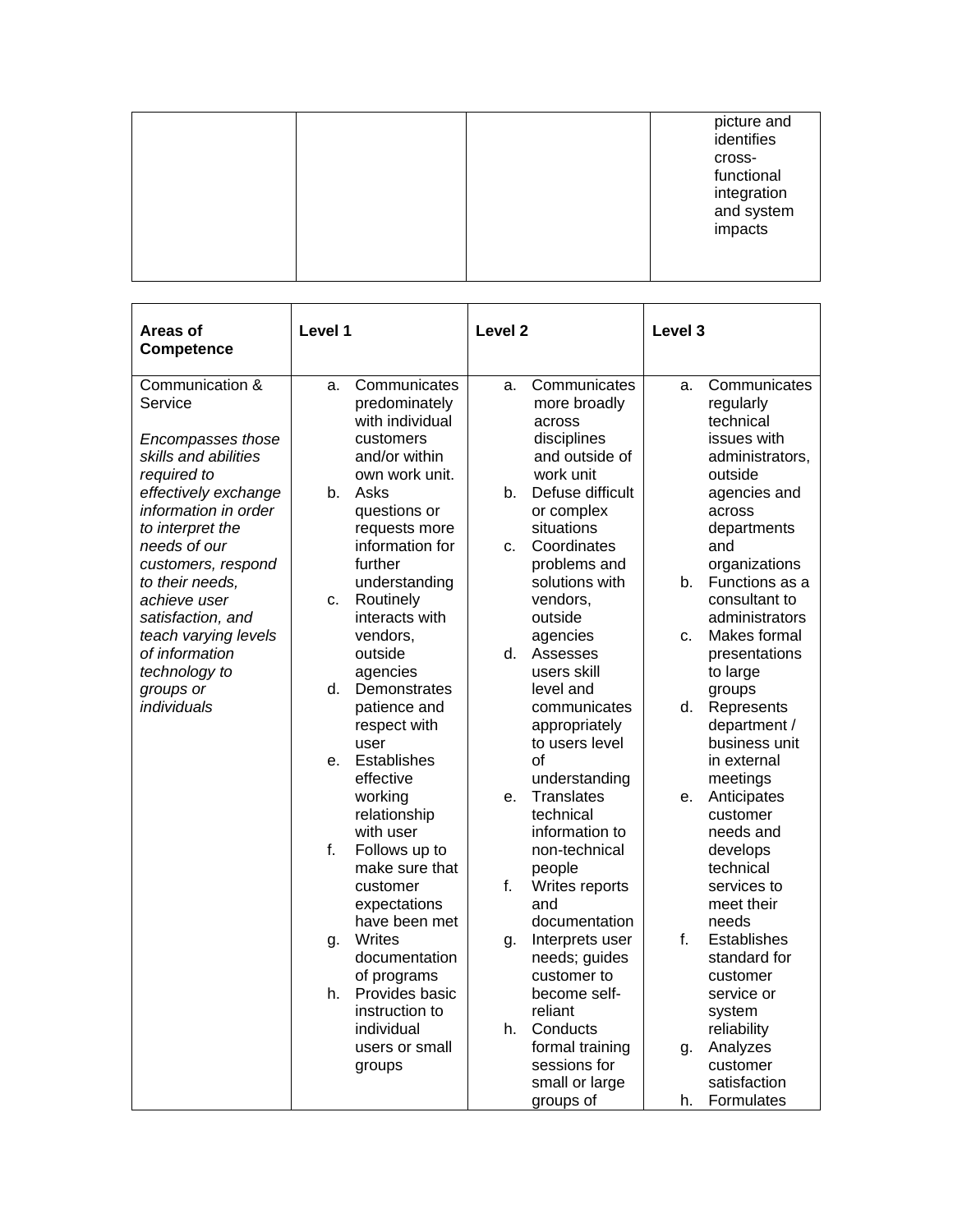|  | users or IT<br>staff<br>Develops<br>i.<br>and/or adapts<br>standard<br>material for<br>training | strategies to<br>increase<br>customer<br>satisfaction<br>Designs<br>i.<br>training<br>curriculum for<br>new services<br>Conducts<br>J.<br>advanced<br>training for<br>industry<br>recognized |
|--|-------------------------------------------------------------------------------------------------|----------------------------------------------------------------------------------------------------------------------------------------------------------------------------------------------|
|--|-------------------------------------------------------------------------------------------------|----------------------------------------------------------------------------------------------------------------------------------------------------------------------------------------------|

| Areas of<br><b>Competence</b>             | Level 1                   | Level <sub>2</sub>            | Level <sub>3</sub>           |
|-------------------------------------------|---------------------------|-------------------------------|------------------------------|
| Accountability                            | <b>Makes</b><br>a.        | <b>Makes</b><br>a.            | Recommends<br>a.             |
|                                           | decisions<br>within       | decisions<br>within broad     | guidelines for<br>technical  |
| Encompasses those<br>skills and abilities | established               | parameters                    | resource                     |
| required to make                          | guidelines                | <b>Understands</b><br>$b_{-}$ | allocations                  |
| decisions and take                        | Decisions<br>$b_{-}$      | costs and                     | Reconciles<br>$b_{-}$        |
| responsibility for work                   | affect a                  | benefits                      | competing                    |
|                                           | limited area              | associated                    | demands                      |
|                                           | Exercies<br>$C-$          | with various                  | between                      |
|                                           | personal                  | options for                   | conflicting                  |
|                                           | "ownership" in            | work                          | interests                    |
|                                           | using                     | processes                     | <b>Makes</b><br>$\mathbf{C}$ |
|                                           | resources in              | Decides what<br>$C_{n}$       | decisions                    |
|                                           | the most                  | tools to use                  | concerning                   |
|                                           | efficient                 | Resourceful,<br>d.            | such things                  |
|                                           | manner                    | works with                    | as the                       |
|                                           | d.<br>Makes               | limited                       | interpreting of              |
|                                           | decisions                 | resources                     | considerable                 |
|                                           | regarding                 | Makes<br>e.                   | data, planning               |
|                                           | what needs to             | decisions                     | of the work, or              |
|                                           | be done by<br>recognizing | regarding<br>what needs to    | refining the<br>methods and  |
|                                           | the existence             | be done by                    | techniques to                |
|                                           | of. and                   | assessing                     | be used after                |
|                                           | difference                | unusual                       | extensive                    |
|                                           | among, a few              | circumstance                  | probing and                  |
|                                           | easily                    | variations I                  | analysis                     |
|                                           | recognizable              | approach,                     | Typical end of<br>d.         |
|                                           | situations                | and                           | technical                    |